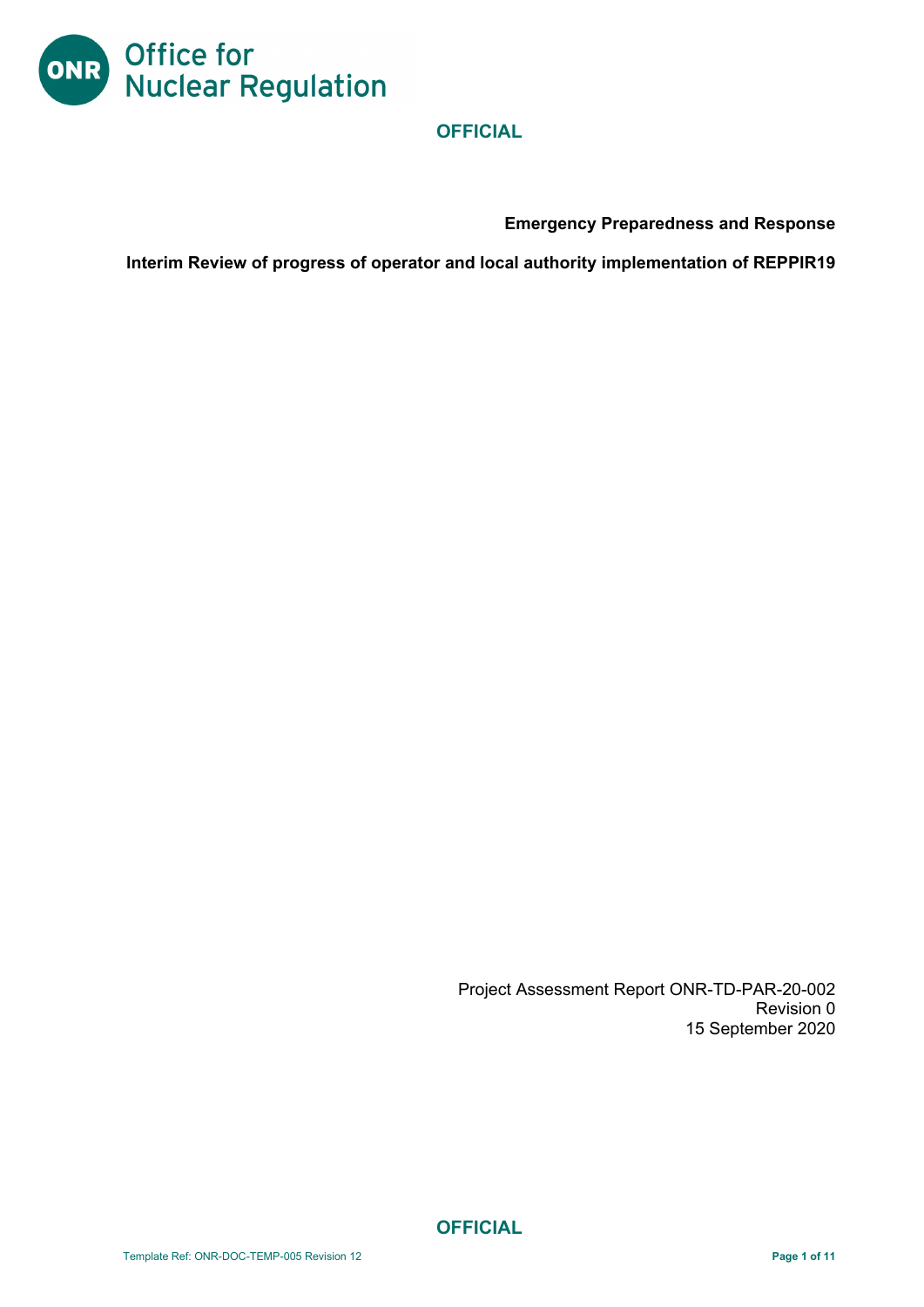#### *© Office for Nuclear Regulation, 2020*  If you wish to reuse this information visit www.onr.org.uk/copyright for details. Published 08/2020

*For published documents, the electronic copy on the ONR website remains the most current publicly available version and copying or printing renders this document uncontrolled.*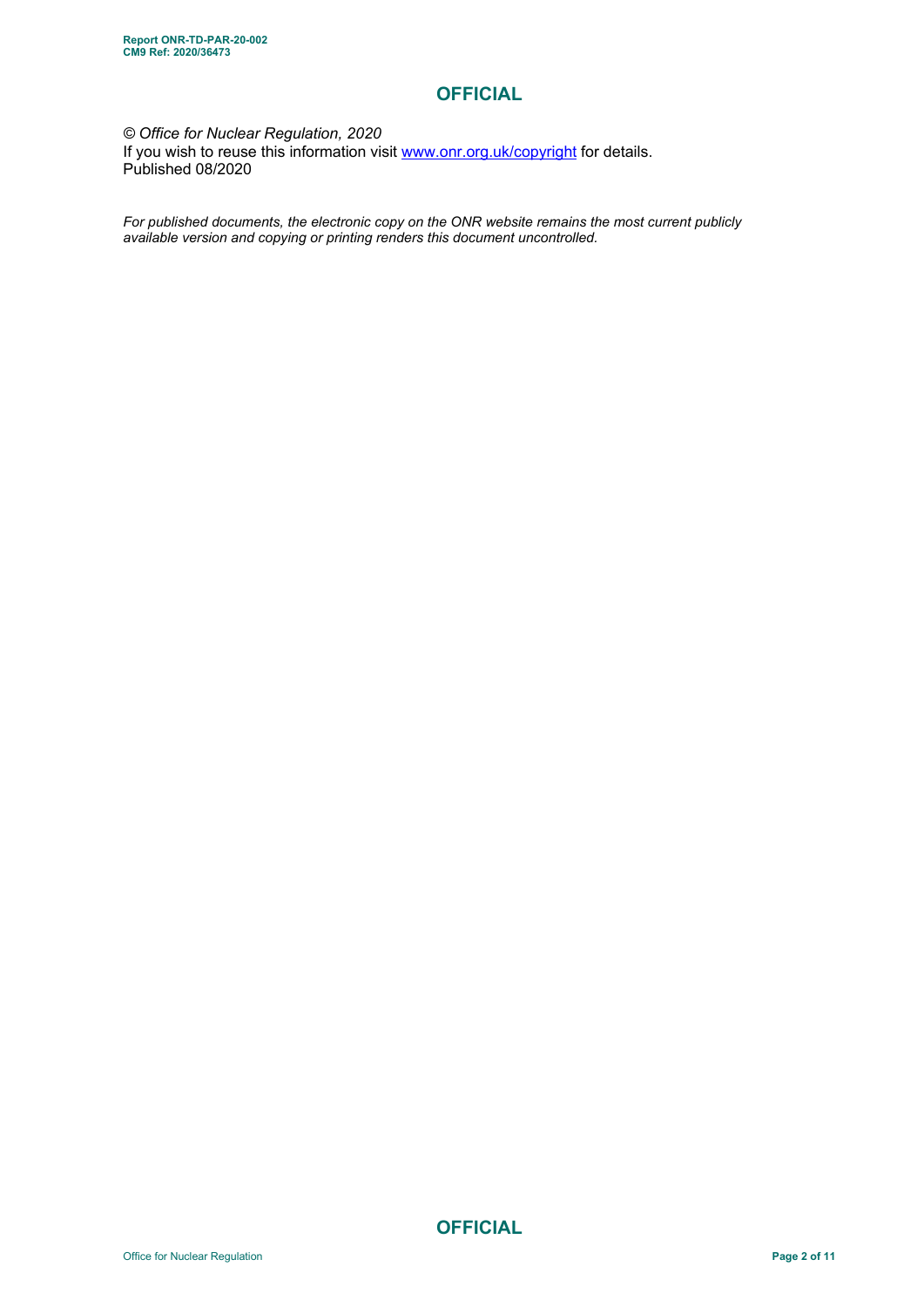#### **EXECUTIVE SUMMARY**

The Radiation (Emergency Preparedness and Public Information) Regulations 2019 came into force on 22 May 2019 and provided a twelve-month transition period to allow operators and local authority duty-holders to become compliant by the end of 21 May 2020.

In March 2020, ONR was made aware that, due to the need to prioritise resources to responding to the Covid-19 pandemic, many operators and local authorities (LA) were finding it challenging to fully implement the requirements of REPPIR19 into their respective on- and off-site emergency arrangements by the statutory implementation date of 21 May 2020.

In view of the LA's stated position, ONR's EP&R team coordinated an information gathering exercise to establish the general position on the challenges facing local authorities and operators with regard to implementing REPPIR19. This exercise has allowed ONR to identify the specific compliance issues provide targeted, proportionate advice to duty-holders, with the intention of moving them to full compliance with REPPIR19 as soon as possible and whether any formal enforcement is required.

In their responses, a substantial number of operators and local authorities declared that they were unlikely to be fully compliant with REPPIR19 by 21 May 2020. After reviewing the information I concluded that:

- The UK's arrangements for responding to a radiation emergency at a nuclear site remain robust and both operators and local authorities would respond effectively to the on- and off-site elements of a nuclear emergency.
- Operators are compliant with REPPIR19 requirements in so far as they can be, given the constraints on the ability of the local authorities to cooperate due to the Covid-19 pandemic response.
- All operators have completed their hazard evaluations, consequence assessments, consequences reports and the identification of minimum geographical distances for local authorities to determine a DEPZ. These minimum geographical distances were used by the local authorities for the sites to allow them to complete the determination process to establish the DEPZs for the area. DEPZ determinations have been made for all UK licensed nuclear sites, including MOD authorised sites.
- The remaining areas of non-compliance are all administrative in nature, are well understood by operators and local authorities, and there are adequate contingency measures in place to manage them.
- Local authorities are acting responsibly and are making good progress with the update of their off-site emergency plans and should be able to implement them by November 2020 in line with Regulation 28(3)(b).
- The Covid-19 response is actively testing many of the arrangements set out in the local authorities' off-site plans and important learning is being captured and implemented which will be included in the updated off-site plans.

A detailed ONR Assessment Report supports the continued operation of all the affected facilities, recognising the nature and extent of the administrative compliance shortfalls. Whilst a substantial number of operators and local authorities were not fully compliant with REPPIR19 on 21 May 2020, I consider that the UK's arrangements for responding to a radiation emergency at a nuclear site remain robust, i.e. both operators and local authorities would respond effectively to the on- and off-site elements of a nuclear emergency should one occur.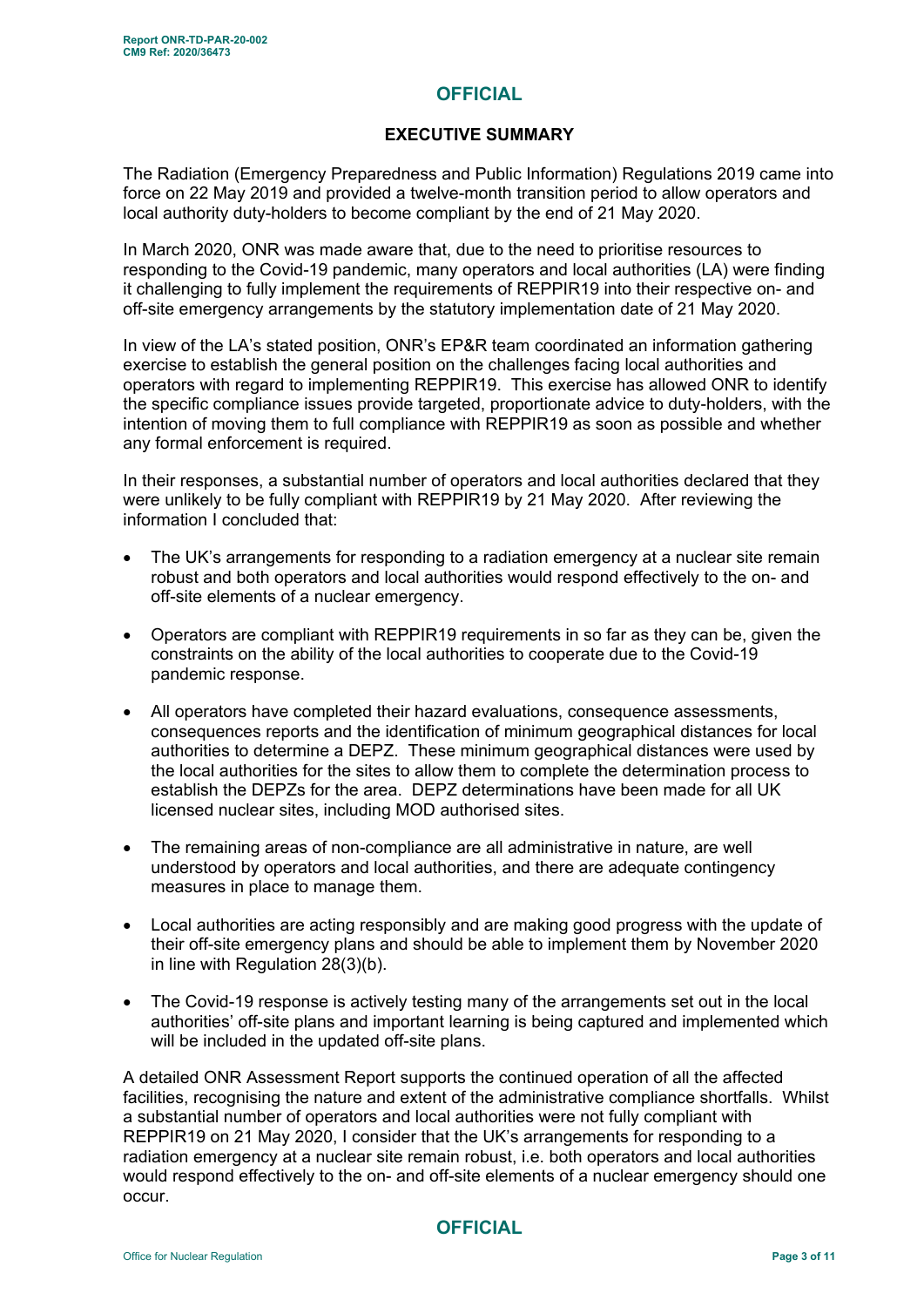In consequence no additional enforcement action is recommended beyond continuing to provide proportionate advice to duty-holders to help them achieve full compliance with REPPIR19 as soon as possible.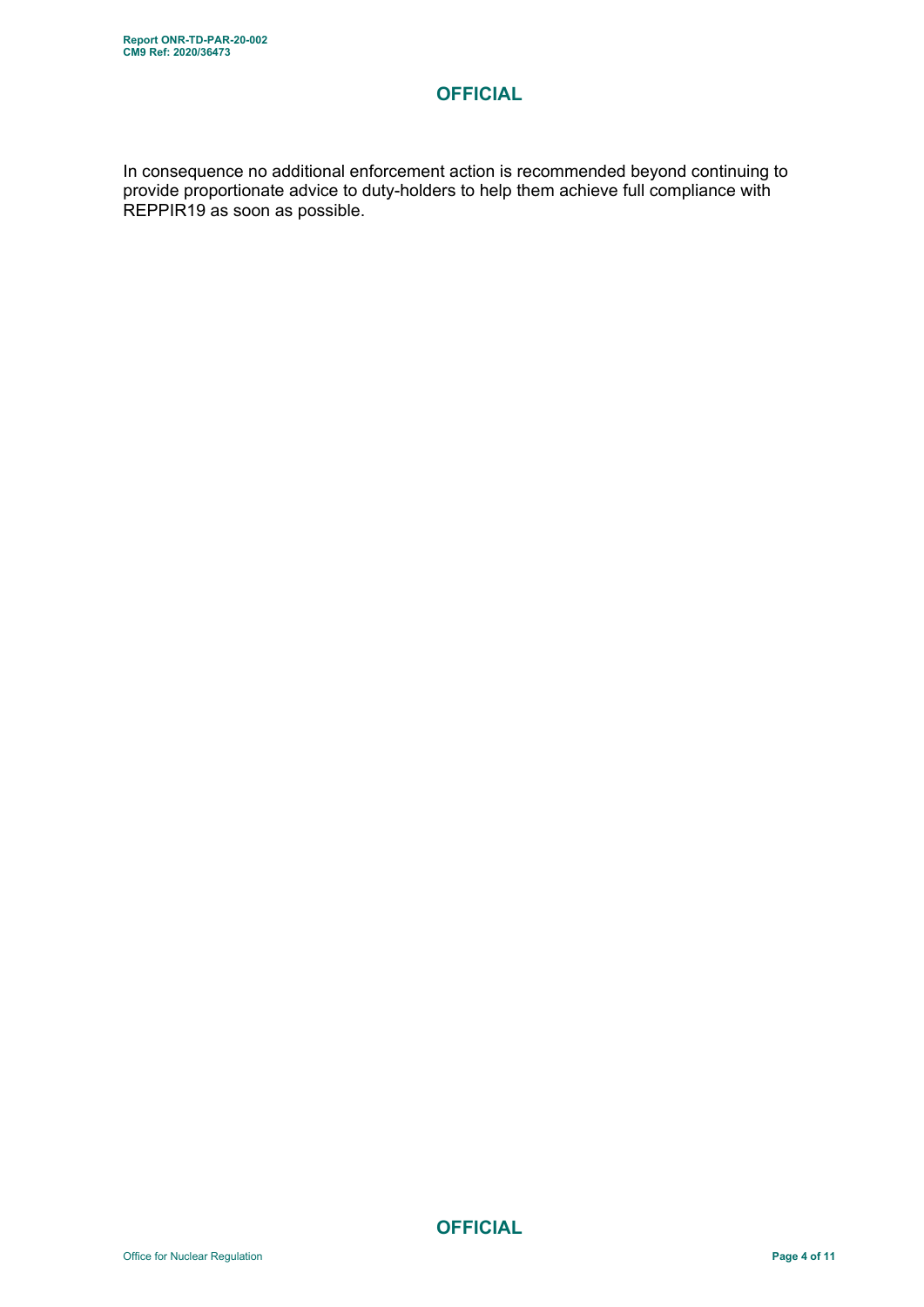#### **TABLE OF CONTENTS**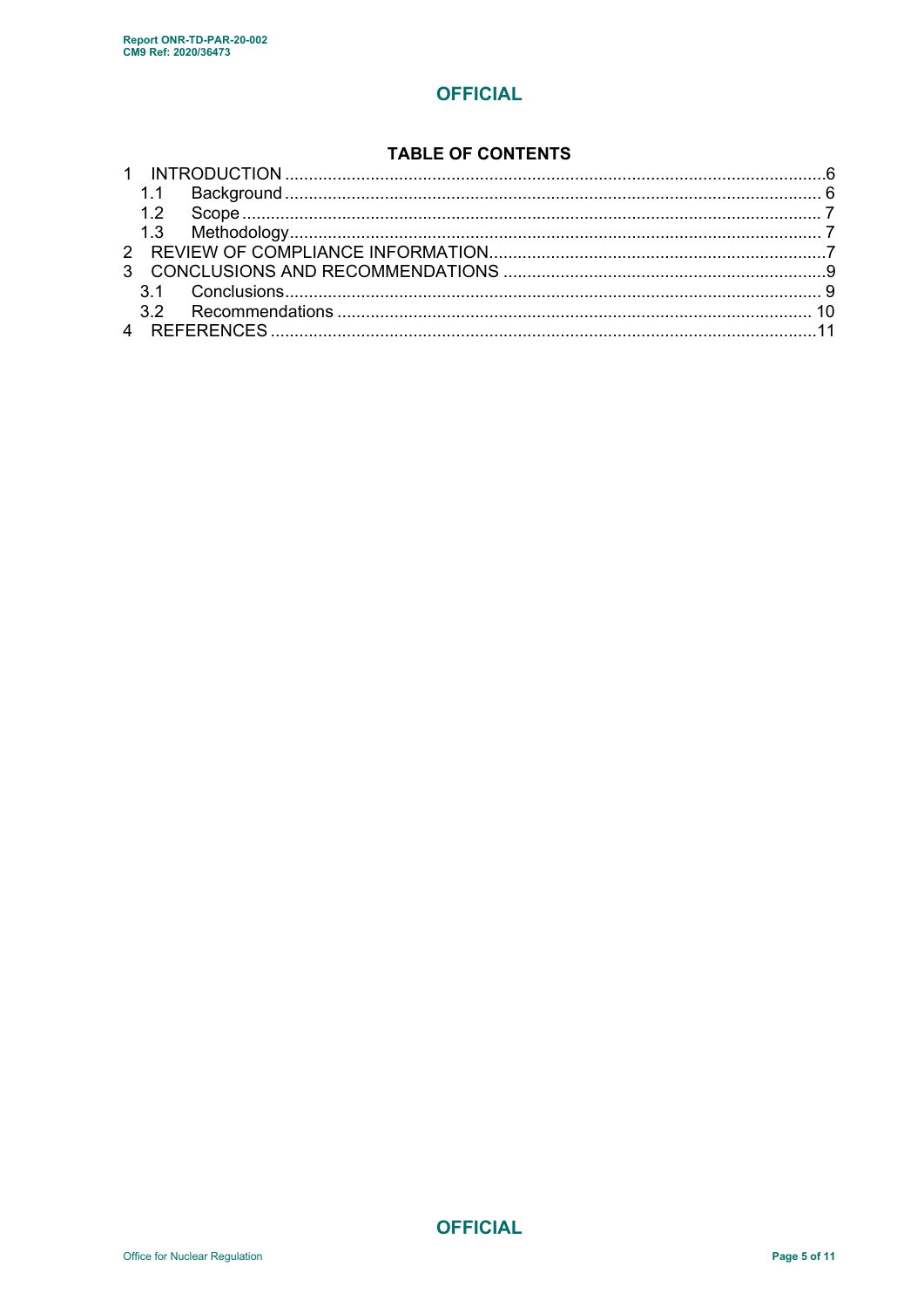### **1. INTRODUCTION**

#### **1.1 Background**

- 1. The Radiation (Emergency Preparedness and Public Information) Regulations 2019 (REPPIR19), (Ref. 1) came into force on 22 May 2019, replacing the 2001 regulations (Ref. 2). Regulation 28 of the Regulations created a twelve-month transition period to allow operators and local authority duty-holders to be compliant with these regulations by the end of 21 May 2020.
- 2. In January 2020 most local authorities remained confident that they would achieve full compliance by May 2020. However, a small number of local authorities informed ONR that they would not meet the required timescales as their determination process had been delayed, owing to them receiving consequence reports from some operators much later than had been anticipated. However in March 2020, ONR recognised that, due to the need to prioritise resources to responding to the Covid-19 pandemic, most local authorities were finding it challenging to implement the remaining requirements of REPPIR19 fully into their off-site emergency arrangements by the statutory implementation date of 21 May 2020. However, REPPIR19, regulation 28(3)(b) states *'within 6 months of the coming into force date, if an operator has complied with its obligations under these Regulations in full, that operator may continue to work with ionising radiation or commence work with ionising radiation, as the case may be, although the local authority has not prepared its off-site emergency plan as required by these Regulations, where the regulator, exceptionally, determines that it would be reasonable so to do.'* This therefore affords the local authorities until 21 November 2020 to achieve compliance.
- 3. I recognised the exceptional circumstances that duty-holders were facing in responding to the on-going Covid-19 situation and therefore, I put arrangements in place to ensure that the approach taken by local authorities to implement REPPIR19 was proportionate against the priorities required to respond to the pandemic. Since then, ONR's focus has been to ensure that the existing emergency arrangements are maintained and that all duty-holders (operators and LAs) are fully aware of, and have suitable temporary arrangements for, addressing any gaps that had arisen during the transition from REPPIR01 to REPPIR19.
- 4. ONR's EP&R team established an information gathering exercise to enable us to understand potential challenges facing local authorities with regard to implementing REPPIR19, including:
	- Whether the local authority expected to be fully compliant with REPPIR19 by the end of 21 May 2020.
	- Any requirements of REPPIR19 that were not expected to have been implemented in the local authority's arrangements by 21 May 2020, and an outline of any temporary arrangements that are being adopted to address them.
	- An indication of when the local authority expects each requirement to have been fully implemented (noting the high level of uncertainty associated with the continued Covid-19 response at that time).
- 5. Notwithstanding the potential shortfalls against full compliance revealed from ONR undertaking this exercise, a notable positive was that DEPZ determinations had been made for all UK nuclear sites e.g. thus demonstrating that local authorities have successfully determined their DEPZs as per regulation 8.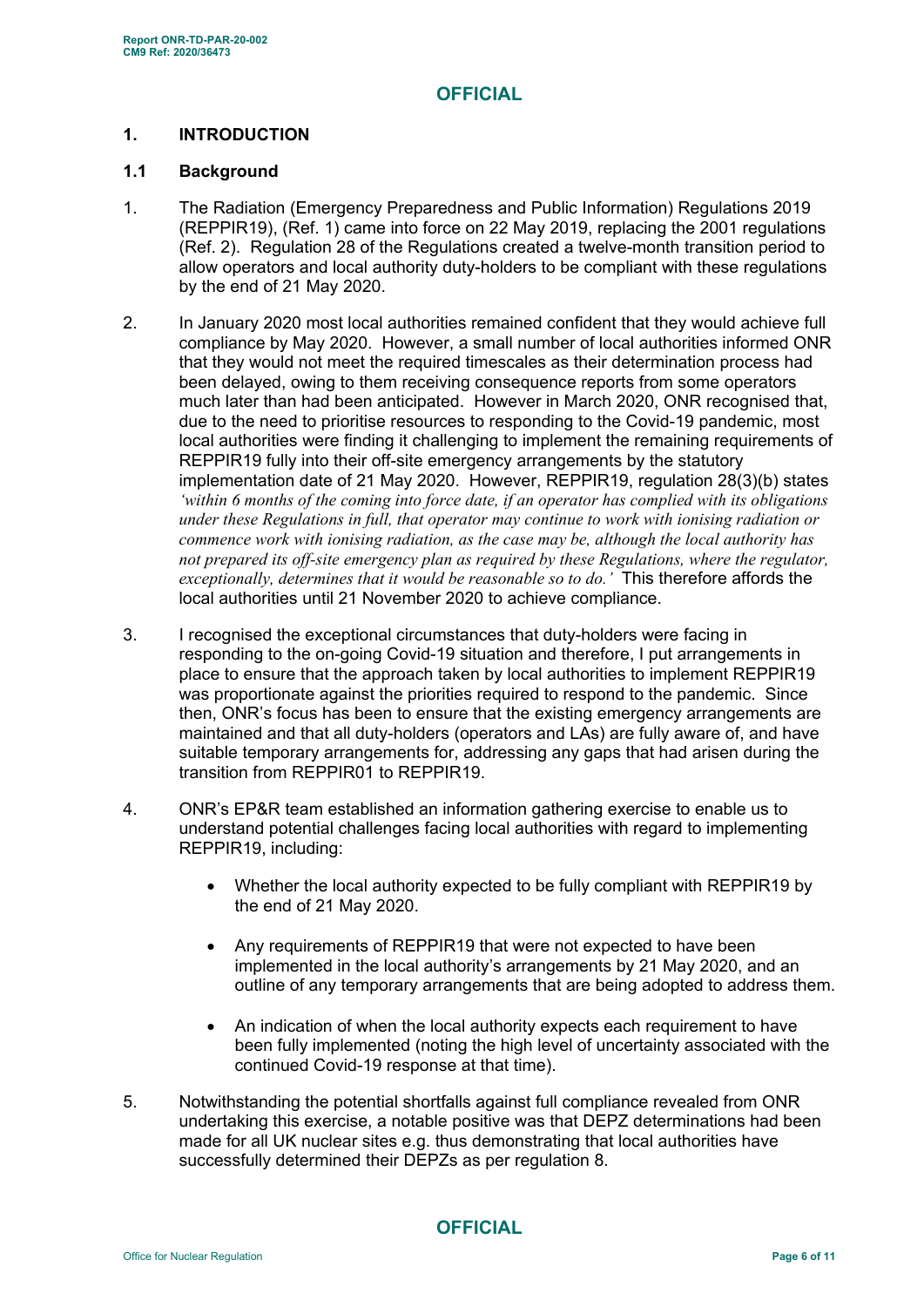- 6. Furthermore, ONR was aware that nuclear sites with duties under REPPIR19 were also facing challenges to implement the new regulations because of working restrictions on their sites and also difficulties coordinating with the local authorities on matters relating to off-site arrangements (due to their redeployment to the Covid-19 response). Consequently, ONR determined that a similar information gathering exercise on expected REPPIR19 compliance was also required for the site operators.
- 7. The overall purpose of this information gathering exercise was to allow ONR to identify the full extent of these compliance issues, determine whether enforcement action was warranted and provide better targeted, proportionate advice to all duty-holders (operators and local authorities), with the intention of putting in place interventions to help them to full compliance with REPPIR19 as soon as possible.

#### **1.2 Scope**

8. The information gathering exercises applied to all site operators and local authorities for nuclear sites that require a Detailed Emergency Planning Zone (DEPZ) and/or Outline Planning Zone (OPZ) under REPPIR19.

#### **1.3 Methodology**

9. To facilitate a standardised approach for operators and local authorities to provide feedback on their anticipated level of compliance, ONR provided a simple form for use by both groups of duty holders. This was distributed electronically as an attachment along with a covering email providing background information and guidance for completion. The forms ensured that information would be collected in a consistent manner, whilst minimising undue burden on duty holders at a critical time in the Covid-19 response.

#### **2. REVIEW OF COMPLIANCE INFORMATION**

- 10. ONR received responses from operators and local authorities for all 34 UK nuclear sites that have either a DEPZ and/or an OPZ. Those responses revealed the following information:
	- 22 of the sites reported that they expected to be compliant, whilst 12 stated that they expected to be not fully compliant.
	- 5 of the local authorities for the sites reported that they expected to be compliant, whilst 29 stated that they expected to be non-compliant.
	- Notwithstanding this current position, we anticipate all operators and local authorities to be fully compliant by November 2020, but noting the high level of uncertainty associated with the continued Covid-19 response.
- 11. All operators have completed their hazard evaluations, consequence assessments, consequences reports and the identification of minimum geographical distances for local authorities to determine a DEPZ. These minimum geographical distances were subsequently used by the local authorities for the relevant sites to allow them to complete the determination process to establish the DEPZs for the area, i.e. taking into full account local geographical, demographic and other external considerations. We have been able to confirm that DEPZ determinations have been made for all UK nuclear sites. ONR has undertaken five assessments of DEPZs determined and all were considered adequate under regulation 8 of REPPIR19. In addition, the methods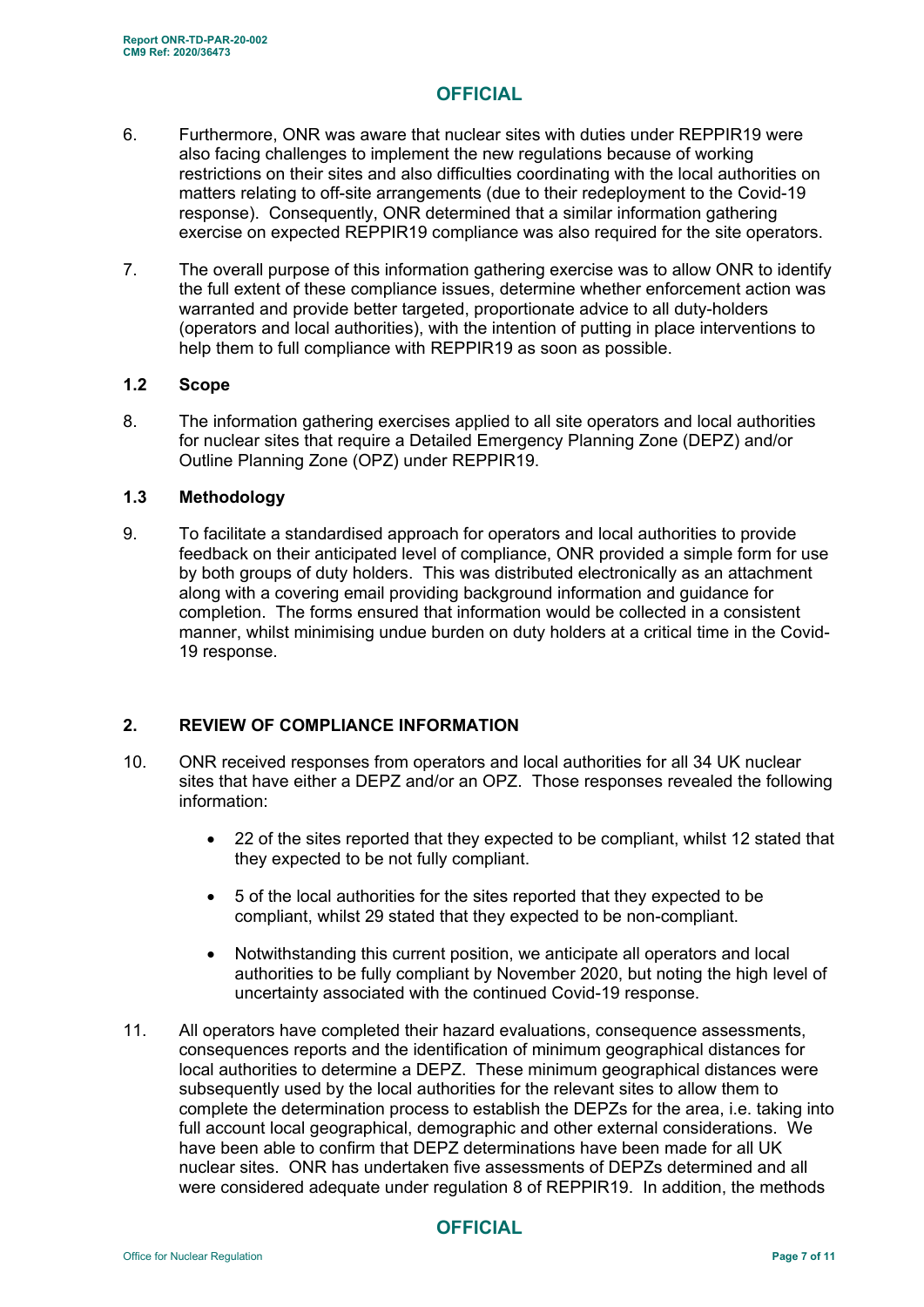used to make the determination including the consultation with relevant organisations, were consistent with the REPPIR19 guidance. This is one of a number of significant steps successfully delivered in moving towards full REPPIR19 compliance, as these determinations will underpin the off-site emergency arrangements as set out in the local authorities' off-site plans.

- 12. Summarised below are some of the typical areas of shortfall identified by either the operators (of nuclear sites (licenced / authorised)) or the local authorities. A detailed report of the areas of shortfall identified is recorded within ONR Assessment Report (Ref 3).
- 13. For operators of licenced nuclear sites, demonstration of compliance with REPPIR19 is achieved through their on-site emergency plans that are put in place to satisfy Licence Condition 11. As allowed for in the nuclear site licence, ONR has formally approved these on-site emergency plans. In some cases on-site emergency plans may need to be modified to reflect changes in the corresponding off-site emergency plan; these changes would then need to be re-approved by ONR. Importantly though, the site emergency plans are unlikely to be significantly affected by the introduction of REPPIR19 since their hazards will remain the same. Consequently, the changes to the on-site emergency arrangements are largely administrative in nature. Reflecting this, none of the shortfalls in the operators' emergency arrangements associated with REPPIR19 are considered to challenge the normal, safe operation of the site or the licensee's ability to respond to a nuclear event.
- 14. REPPIR19 included provisions to cover the likelihood that local authorities would not be fully compliant on the implementation date of 21 May 2020. Specifically, regulation 28(3) allows operators to continue working with ionising radiation in the six months after the implementation date in the event that the local authority has not prepared its off-site emergency plan. This regulation is dependent upon operator having complied with its own obligations, and ONR deems it reasonable to do so.
- 15. Considering the factors described in this section, it is my opinion that all operators are compliant with REPPIR19 to the extent they could be given the constraints on the ability of the local authorities to cooperate with them due to their own Covid-19 pandemic responses. The non-compliances are all administrative in nature, suitable mitigations have been put in place and none of the gaps challenge safe normal or emergency operations. As such, I consider that it would have been disproportionate for them to interpret regulation 28(3) as requiring that they cease work with ionising radiation after the 21 May 2020. Consequently, we formally advised those operators that had reported that they were not going to be fully compliant that we had judged that there were no known REPPIR19 compliance matters that prevented them from continuing to work with ionising radiation after 21 May 2020.
- 16. In summary, whilst some operators of nuclear licensed sites have been unable to complete final administrative changes to their on-site emergency plans and so demonstrate full compliance with REPPIR, they have completed the most significant requirements of the revised regulations and done all that was in their power to comply with the remainder. I further consider that all operators are able to demonstrate that they can continue to operate safely and be able to respond to a radiation emergency if one were to arise.
- 17. ONR has been actively engaging with local authorities during the REPPIR19 implementation phase and in addition through the Covid-19 pandemic response. Whilst I (ONR) was fully aware that a number of the local authorities did not expect to be fully compliant by 21 May 2020 (it is to be noted that the local authorities charged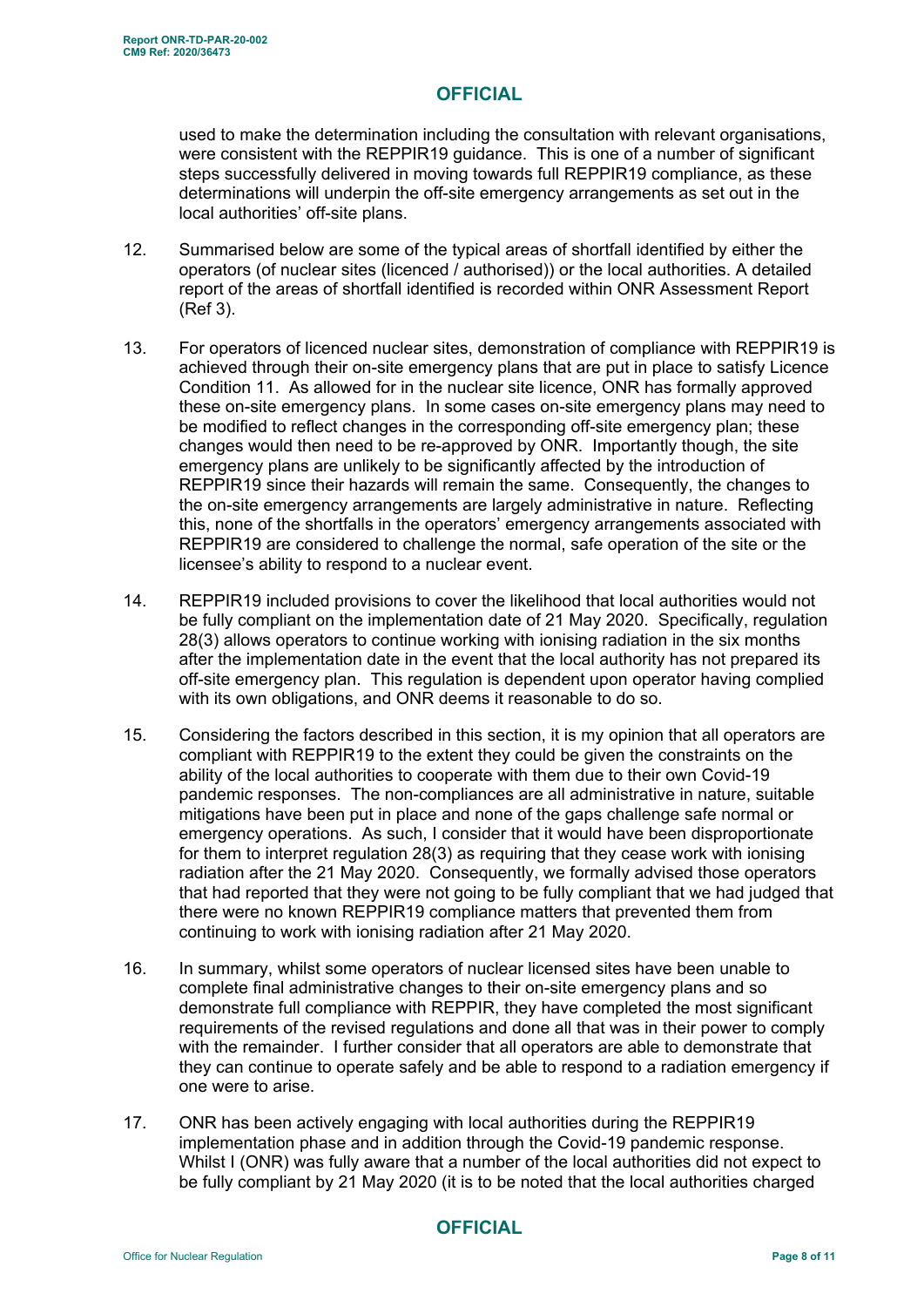with producing off-site emergency plans for the EDF Energy operating reactors, the Consequences Reports were reissued in January 2020, this requiring several affected local authorities to revisit and review their original DEPZs). ONR was fully apprised of this development and I have considered ONR's guidance on enforcement (Ref. 4) and judge that the nature of any perceived non-compliance did and does not require formal enforcement at present, although we reserve the right to escalate if local authorities fail to take reasonable action to address any gaps in the coming months. Post 21 May 2020, ONR has introduced increased liaison with local authorities and has continued to provide support and guidance where appropriate. As stated, enforcement action has not been considered appropriate, or proportionate due to the significant impact that the current Covid-19 pandemic response has had upon local authorities and supporting agencies and organisations. In view of this, ONR's priority has been to ensure that all DEPZ determinations were made and that the extant off-site emergency arrangements remain robust and have not been unduly challenged by the Covid-19 response.

- 18. Since 21 May 2020, ONR has implemented an enhanced liaison programme with all local authorities. Monthly meetings (or more if required) have been introduced and local authority emergency planning officers have been requested to provide an update on their progress and identify an expected timeline to publishing their off-site emergency plans. At the time of generating this report, all local authorities' state that they will have their emergency off-site plans published by 21 November 2020, in line with regulation 28(3)(b). I consider that the local authorities have a good understanding of where REPPIR19 compliance gaps remain, and all have contingency arrangements in place to manage them whilst the off-site emergency plans are being updated.
- 19. REPPIR19 regulation 12 requires each operator and local authority who has prepared an emergency plan, must at suitable intervals not exceeding 3 years [unless otherwise agreed by the regulator] to test their plan. Due to the Covid-19 pandemic response, several local authorities who were / are required to test their plans this year (post the onset of the pandemic response); have written to ONR requesting an extension. ONR recognises the exceptional circumstances that have required local authorities to request said extensions and all local authorities that have requested an extension have had their request granted. The testing of these plans will be conducted in the future, once local authorities and their supporting agencies / organisations are able to support and facilitate. In addition to the above, REPPIR19 allows for the extent of testing required to take into account the response to a real radiation or non-radiation (e.g. evacuation for flooding) emergency that has confirmed the adequacy of certain elements of the plan when assessing the effectiveness of the off-site emergency plans. A REPPIR testing strategy is being developed to ensure continued compliance with regulation 12 and will address any 'back-log' in REPPIR tests.

#### **3. CONCLUSIONS AND RECOMMENDATIONS**

#### **3.1 Conclusions**

- 20. Whilst a substantial number of operators and local authorities were not fully compliant with REPPIR19 on transition day of 21 May 2020, I consider that:
	- **The UK's arrangements for responding to a radiation emergency at a nuclear site remain robust and both operators and local authorities would respond effectively to the on- and off-site elements of a nuclear emergency.** The hazards that could give rise to radiation accidents at nuclear sites have not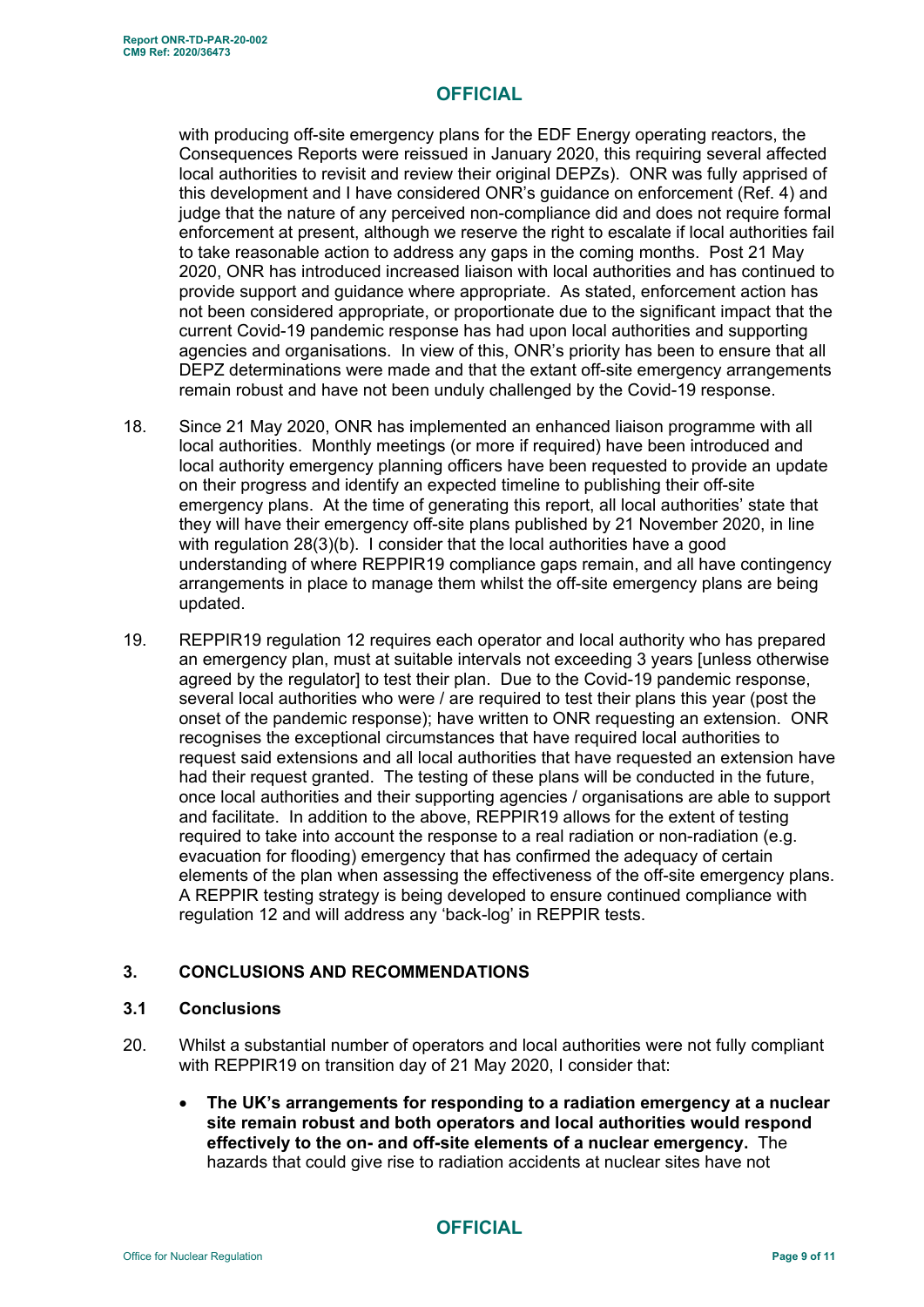changed since the new legislation was introduced and well-established and adequate arrangements remain in place to respond to them.

- **Operators are compliant with REPPIR19 requirements in so far as they can be given the constraints on the ability of the local authorities to cooperate due to the Covid-19 pandemic response.**
- **All operators have completed their hazard evaluations, consequence assessments, consequences reports and the identification of minimum geographical distances for local authorities to determine a DEPZ. These minimum geographical distances were used by the local authorities for the sites to allow them to complete the determination process to establish the DEPZs for the area. DEPZ determinations have been made for all UK licensed nuclear sites, including MOD authorised sites.**
- **The remaining areas of non-compliance are all administrative in nature, are well understood by operators and local authorities, and there are adequate contingency measures in place to manage them.**
- **Local authorities are acting responsibly and are making good progress with the update of their off-site emergency plans and should be able to implement them by November 2020 in line with Regulation 28(3)(b).** All DEPZ determinations for nuclear sites have been made and plans are being developed to address any additional requirements of REPPIR19.
- **The Covid-19 response is actively testing many of the arrangements set out in the local authorities' off-site plans and important learning is being captured and implemented which will be included in the updated off-site plans.** REPPIR19 guidance allows for the extent of testing required to take into account the response to a real radiation or non-radiation (e.g. evacuation for flooding) emergency that has confirmed the adequacy of certain elements of the plan when assessing the effectiveness of the off-site emergency plans. Early indications are that, although resources are stretched, the arrangements are robust.

#### **3.2 Recommendations**

21. ONR's assessment report (Reference 3) made two recommendations; these were internally focussed and are currently being actively implemented. Therefore, the recommendation from this PAR is to write a further Assessment Report upon full REPPIR19 implementation and compliance post 21 November 2020. Any future recommendations that may be revealed as part of this Assessment Report (post 21 November 2020) will be identified.